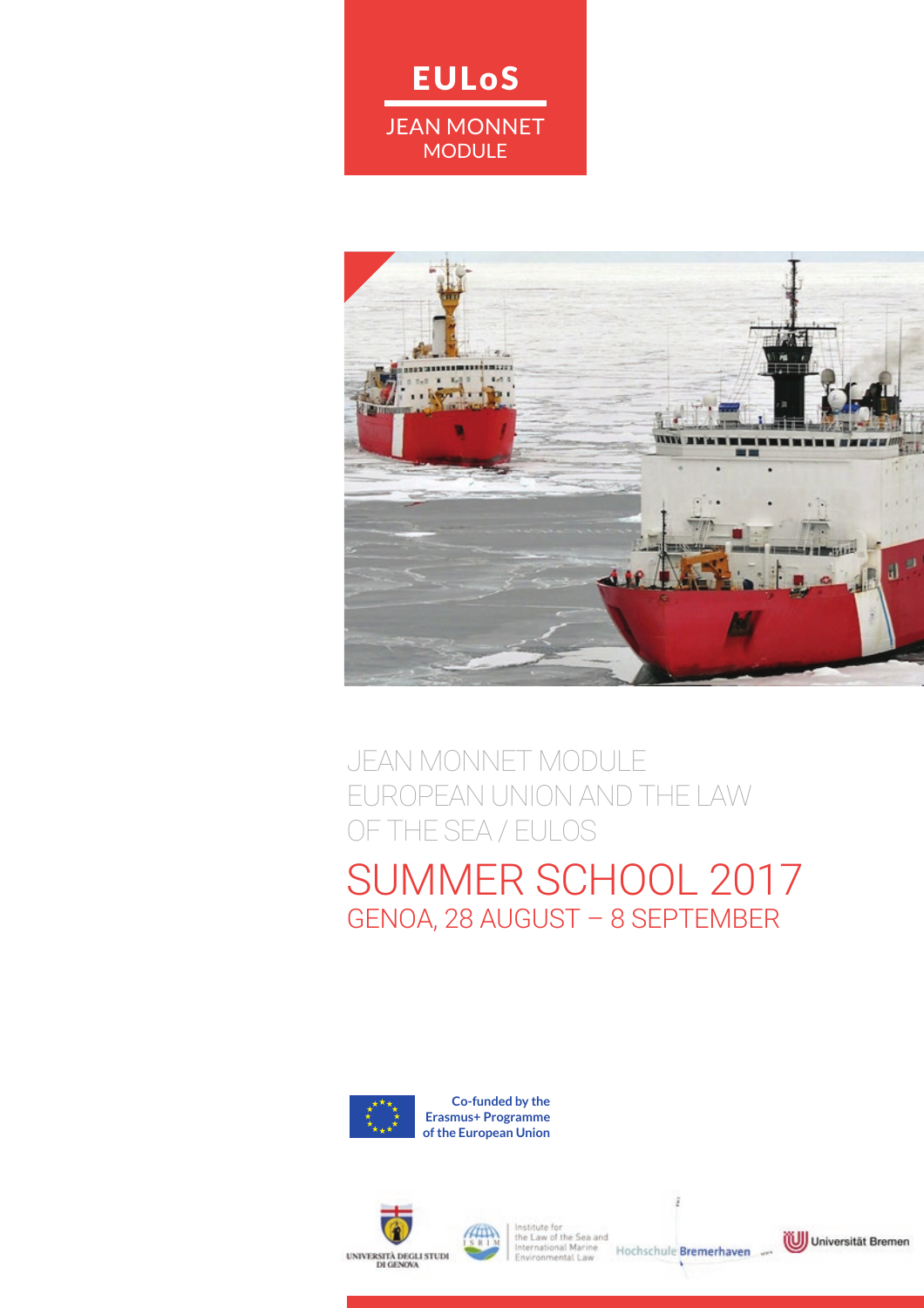### The interaction between THE LAW OF THE SEA AND EU LAW

is an area of increasing importance, which has nonetheless so far attracted too little attention.

The role of the EU with regard to the rights and duties implied in the use of world's oceans is worth an ad hoc scrutiny not only in the light of the enhanced presence of the EU in the international arena but also because of a strategic interest that the EU has developed in recent years.

Both the EU and its Member States are parties to the 1982 United Nations Convention on the Law of the Sea on the basis of the principle of attributed powers. The recent practice, however, has shown that uncertainties if not outright clashes may indeed arise. Several contentious cases have been brought to attention of the Court of Justice of the EU either by way of infringement proceedings or because of alleged inconsistencies between EU law and international maritime treaties to which the Member States themselves are contracting parties.

All of the above... and more is at the heart of the Summer School on European Union and the Law of the Sea, to be held for three consecutive years (2015-2017) alternatively in Italy and Germany.

Visit our website www.eu-los.eu

In addition, you can find us on:

twitter.com/EuLosSchool facebook.com/EuLoS.Summer.School

and you can get in touch directly at summerschool@eu-los.eu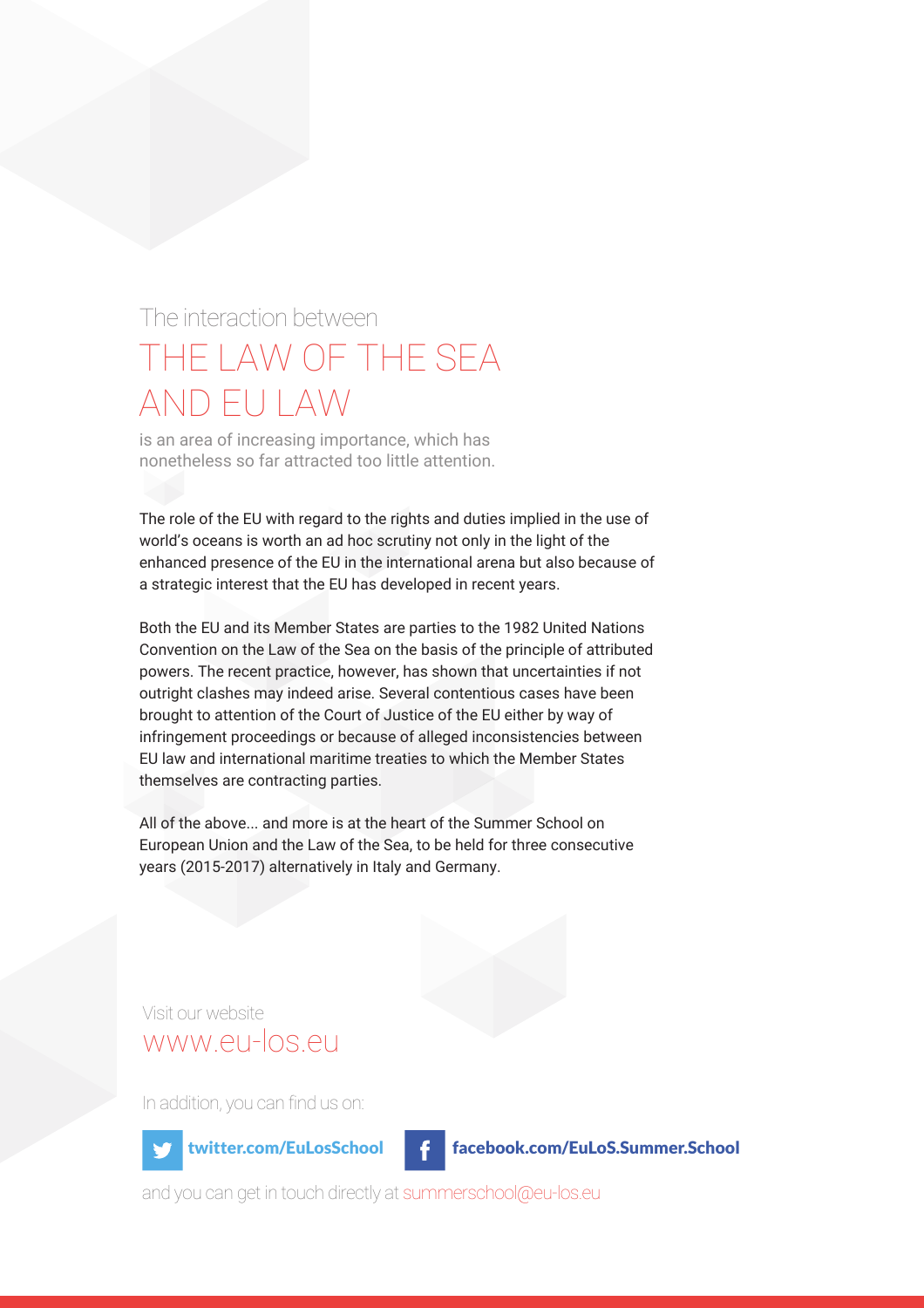## SUMMER SCHOOL 2017 **STAFF**

### Scientific committee

PROF. AVV. LORENZO SCHIANO DI PEPE, LL.M. CO-ORDINATOR *Università degli Studi di Genova and Studio Legale Afferni Crispo & C., Genova*

PROF. DR. ANDREE KIRCHNER, LL.M. *University of Applied Sciences of Bremerhaven and Institute for the Law of the Sea and International Marine Environmental Law (ISRIM), Bremen*

PROF. DR. IRIS KIRCHNER-FREIS, LL.M.Eur. *University of Bremen and Institute for the Law of the Sea and International Marine Environmental Law (ISRIM), Bremen*

#### **Speakers**

C.V. ENRICO ANTONINO *Istituto Idrografico della Marina*

DR. VASCO BECKER-WEINBERG, LL.M. *"Nova" University, Lisbon*

DR. AGUSTÍN BLANCO-BAZÁN *International Lawyer, former Head of the Legal Office at the International Maritime Organization (IMO)*

PROF. AVV. SERGIO M. CARBONE *Università degli Studi di Genova and Studio Legale Carbone - D'Angelo, Genova*

PROF. AVV. PIERANGELO CELLE *Università degli Studi di Genova and Studio Legale Turci, Genova*

DR. MATTEO DEL CHICCA *Università di Pisa*

PROF. MARIA ELENA DE MAESTRI *Università degli Studi di Genova*

MR. PIERRE-EMMANUEL DUPONT *Public International Law Advisory Group*

C.V. MARCO GRASSI *Istituto Idrografico della Marina*

DR. XIMENA HINRICHS *International Tribunal for the Law of the Sea, Hamburg*

AVV. DR. ANGELO MERIALDI *Studio Legale Siccardi Bregante & C., Genova*

C.V. FELICE MONETTI *Guardia Costiera, Direzione Marittima Capitaneria di Porto di Genova*

PROF. AVV. FRANCESCO MUNARI *Università degli Studi di Genova and Studio Legale MGMP, Genova*

CV (CP) MARCO NOBILE *Seconded Italian Expert to the European Commission*

PROF. DAVID ONG *Nottingham Trent University*

PROF. FRANCESCO PAROLA *Università degli Studi di Genova and Autorità di Sistema Portuale del Mar Ligure Occidentale*

C.V. LUIGI SINAPI *Istituto Idrografico della Marina*

PROF. JAN WOUTERS *Leuven Center for Global Governance Studies, KU Leuven*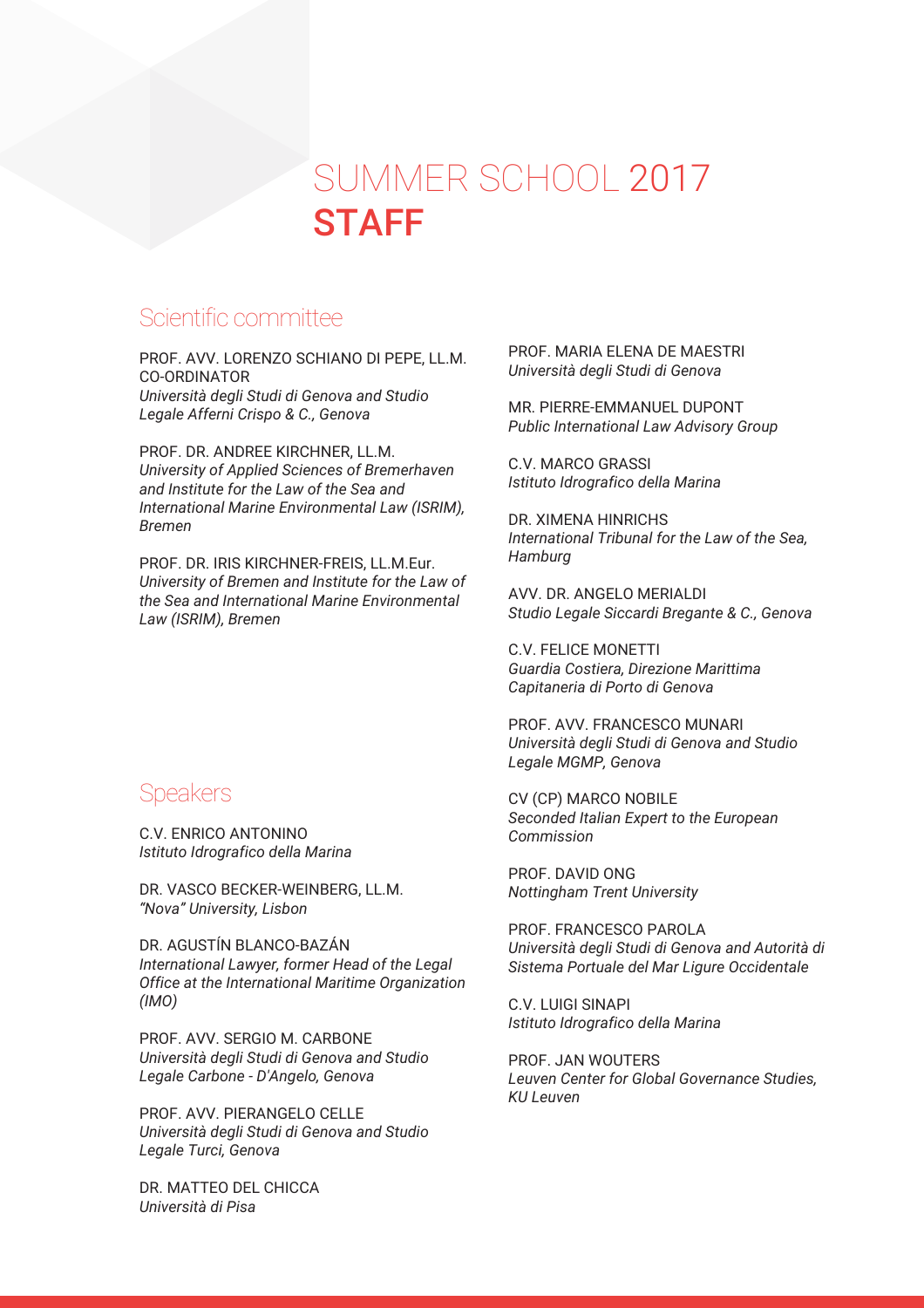## PROVISIONAL TIMETABLE FOR EULOS 2017

| Day             | <b>Time</b>            | <b>Topic</b>                                                            | <b>Lecturer</b>                                                                                             |
|-----------------|------------------------|-------------------------------------------------------------------------|-------------------------------------------------------------------------------------------------------------|
| <b>MON 28/8</b> | <b>AM</b><br>$9 - 11$  | International Law of the Sea:<br><b>Foundations</b>                     | A. Kirchner<br>L. Schiano di Pepe                                                                           |
|                 | <b>AM</b><br>$11 - 13$ | International Law of the Sea:<br><b>Recent Trends and Developments</b>  | L. Schiano di Pepe<br>A. Kirchner                                                                           |
|                 | <b>PM</b><br>$14 - 16$ | EU and the Law of the Sea                                               | A. Kirchner<br>L. Schiano di Pepe                                                                           |
| <b>TUE 29/8</b> | <b>AM</b><br>$9 - 11$  | International and EU Law of the Sea:<br><b>Cooperation or Conflict?</b> | J. Wouters                                                                                                  |
|                 | <b>AM</b><br>$11 - 13$ | Brexit and the Law of the Sea                                           | D. Ong                                                                                                      |
|                 | <b>PM</b><br>$14 - 16$ | <b>Work Group / Assessment</b>                                          | L. Schiano di Pepe<br>A. Kirchner                                                                           |
| <b>WED 30/8</b> | <b>AM</b><br>$9 - 11$  | Human Rights at Sea in General                                          | P. Celle                                                                                                    |
|                 | <b>AM</b><br>$11 - 13$ | <b>Right of Protest at Sea</b>                                          | P. Celle                                                                                                    |
|                 | <b>PM</b><br>$14 - 16$ | <b>Principles of Labor Law</b><br><b>Applicable to Seafarers</b>        | P. Celle                                                                                                    |
| <b>THU 31/8</b> | <b>AM</b><br>$9 - 11$  | <b>Migration by Sea</b>                                                 | L. Schiano di Pepe                                                                                          |
|                 | <b>AM</b><br>$11 - 13$ | <b>Human Trafficking by Sea</b>                                         | L. Schiano di Pepe                                                                                          |
|                 | <b>PM</b><br>$14 - 16$ | <b>Work Group / Assessment</b>                                          | A. Kirchner<br>L. Schiano di Pepe                                                                           |
| <b>FRI 1/9</b>  | <b>AM</b><br>$9 - 13$  | Workshop:<br>"The External Aspects of Blue Growth"                      | A. Kirchner / F. Parola / M.<br>Nobile / L. Schiano di Pepe /<br>A. Merialdi / F. Monetti /<br>S.M. Carbone |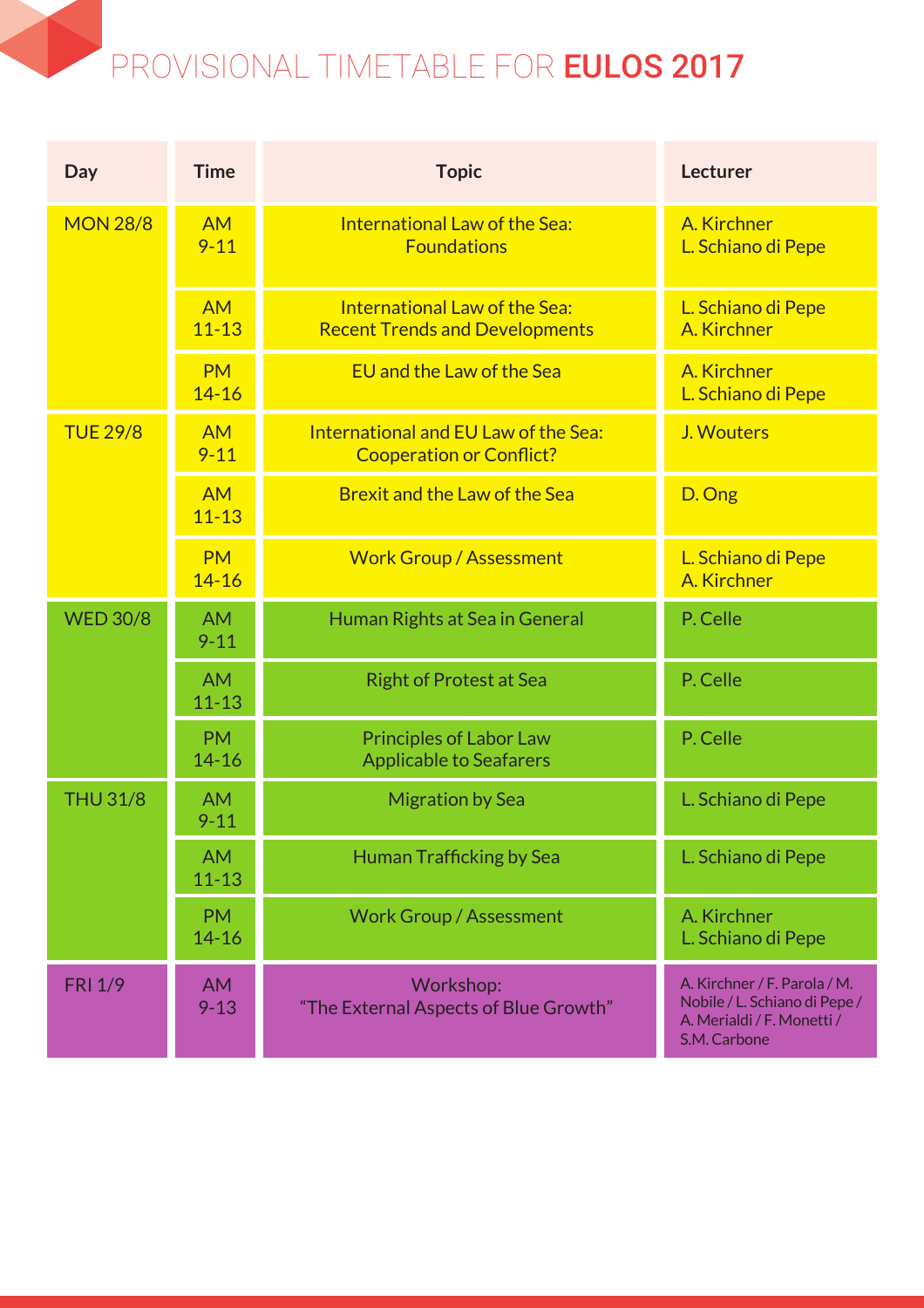### PROVISIONAL TIMETABLE FOR EULOS 2017

| Day            | <b>Time</b>            | <b>Topic</b>                                                                      | <b>Lecturer</b>                                                           |
|----------------|------------------------|-----------------------------------------------------------------------------------|---------------------------------------------------------------------------|
| <b>MON 4/9</b> | <b>AM</b><br>$9 - 11$  | Safety, Security and Environmental Protection<br>at Sea: General Legal Framework  | A. Kirchner<br>L. Schiano di Pepe                                         |
|                | <b>AM</b><br>$11 - 13$ | <b>Marine Environmental Protection</b><br>under International and European Law    | A. Blanco-Bazán                                                           |
|                | <b>PM</b><br>$14 - 16$ | <b>Ships Recycling: Legal Implications</b>                                        | F. Munari                                                                 |
| <b>TUE 5/9</b> | <b>AM</b><br>$9 - 11$  | <b>Maritime Piracy</b>                                                            | M. Del Chicca                                                             |
|                | <b>AM</b><br>$11 - 13$ | <b>Enforcement of Maritime Illicit Acts</b><br>and the Use of Satellites          | M.E. De Maestri                                                           |
|                | <b>PM</b><br>$14 - 16$ | <b>Work Group / Assessment</b>                                                    | L. Schiano di Pepe<br>A. Kirchner                                         |
| <b>WED 6/9</b> | <b>AM</b><br>$9 - 11$  | Maritime Delimitation: General Framework<br>and the "North Sea Continental Shelf" | A. Kirchner<br>L. Schiano di Pepe                                         |
|                | <b>AM</b><br>$11 - 13$ | Maritime delimitation between France<br>and Italy as a Case Study                 | P.E. Dupont                                                               |
|                | <b>PM</b><br>$14 - 16$ | Law of the Sea Dispute Settlement<br>Mechanisms and Maritime Delimitation         | X. Hinrichs                                                               |
| <b>THU 7/9</b> | <b>AM</b><br>$9 - 13$  | Field Trip & Seminar @ Italian<br>Navy's Institute of Hydrography                 | L. Schiano di Pepe / A. Kirchner /<br>L. Sinapi / E. Antonino / M. Grassi |
|                | <b>PM</b><br>$14 - 16$ | <b>Work Group / Assessment</b>                                                    | L. Schiano di Pepe<br>A. Kirchner                                         |
| <b>FRI 8/9</b> | <b>AM</b><br>$9 - 11$  | Deep Sea Bed Mining                                                               | A. Kirchner                                                               |
|                | <b>AM</b><br>$11 - 13$ | <b>Biodiversity Beyond National</b><br>Jurisdiction: A Work in Progress           | V. Becker-Weinberg                                                        |
|                | <b>PM</b><br>$14 - 16$ | Graduation                                                                        | A. Kirchner<br>L. Schiano di Pepe                                         |

- **Introductory notions**
- **Individuals at sea**
- **Safety, security and marine environmental protection**
- **Delimitation**
- **Blue** growth